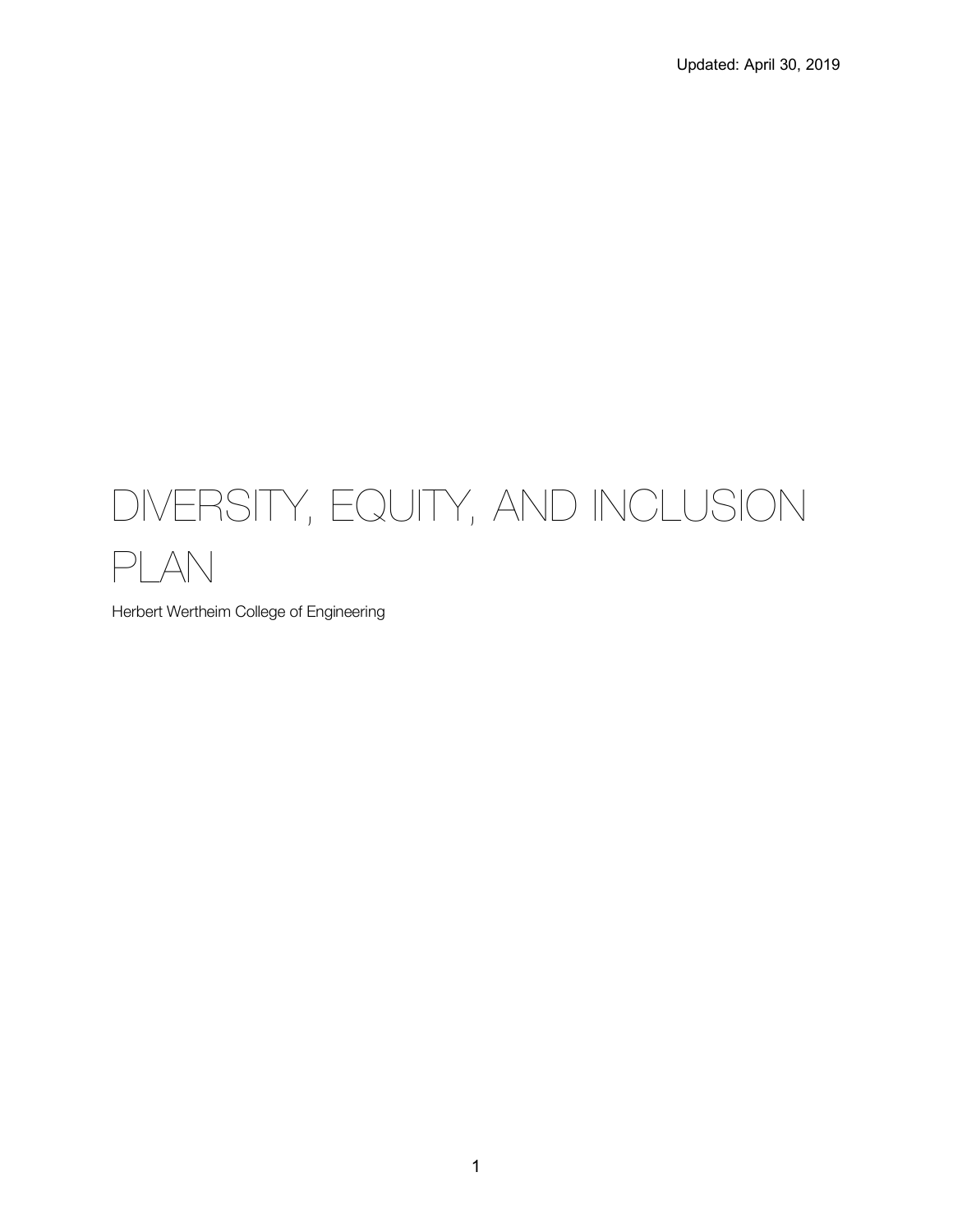# **Mission and Purpose**

The University of Florida Herbert Wertheim College of Engineering (HWCOE) values a diverse and inclusive community. It is integral to success in every area of our college. Therefore, the College is committed to non-discrimination with respect to all areas of human differences, including but not limited to national and ethnic origin, race, age, sex, sexual orientation, gender identity and expression, beliefs and opinions, religion and faiths, culture, socio-economic background, level of physical or mental ability, and veteran's status. This commitment applies in all areas to students, faculty, and staff and intends to reflect the College's belief that educational and employment decisions and access to University activities should be based on an individual's abilities and qualifications. The College of Engineering values broad diversity within our community and is committed to individual and group empowerment, inclusion, and the elimination of discrimination. We aspire to educate students to become future leaders capable of creating diverse and inclusive work cultures wherever their careers may take them.

**Terms:** Underrepresented minorities (URM) include racial and ethnic groups—Blacks, Hispanics, and American Indians or Alaska Natives; underrepresented in science and engineering includes women, persons with disabilities, and URM; diversity, equity, and inclusion (DEI)**.**

# **Goals, Strategies, and Metrics**

# **GOALS**

- Provide an exceptional academic environment that reflects the breadth of thought essential for preeminence, achieved by a community of students, faculty, and staff who have diverse experiences and backgrounds
- Achieve national leadership in engineering diversity and inclusion
- Be a national leader in graduating domestic PhD students

# **STRATEGIC OBJECTIVES**

- 1) Increase the diversity of faculty
- 2) Increase the diversity of staff
- 3) Increase the diversity of graduate students
- 4) Increase the diversity of undergraduate students
- 5) Foster a culture of inclusion among the HWCOE community of faculty, staff, graduate students, and undergraduate students
- 6) Improve retention among the HWCOE community of faculty, staff, graduate students, and undergraduate students
- 7) Increase globalization to enhance our effectiveness as world citizens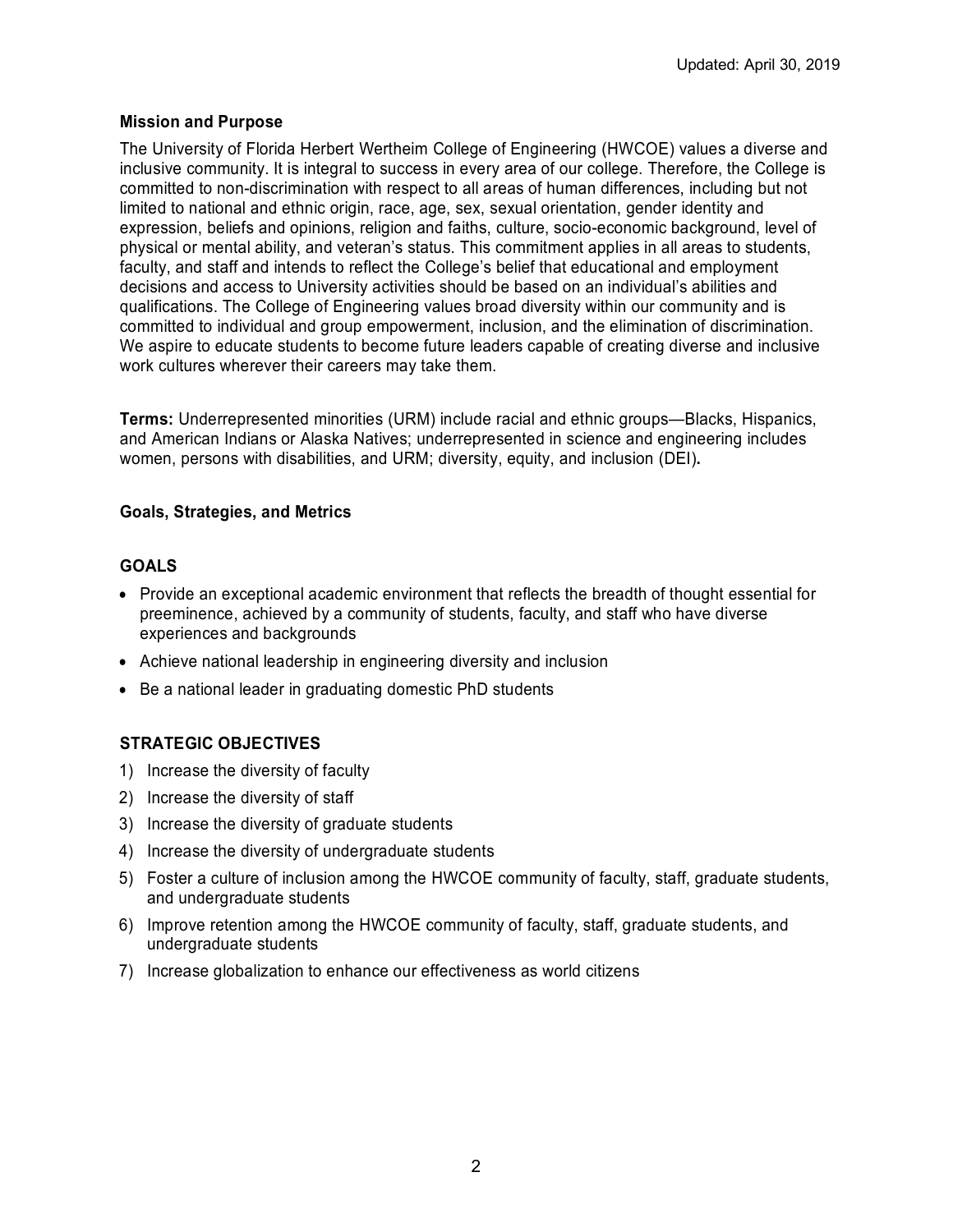# **IMPLEMENTATION OF THE STRATEGIC OBJECTIVES**

- **Increase the diversity of faculty**
	- o Focus on recruiting women and underrepresented faculty
	- $\circ$  Train faculty search committee chairs on best practices for casting a wide net of qualified diverse faculty candidates
	- o Contact directly department chairs and faculty advisors of diverse PhD graduate student candidates
	- o Identify talented diverse faculty candidates at conferences and program meetings
	- o Cluster hire multiple diverse faculty candidates at the same time

#### • **Increase the diversity of staff**

 $\circ$  Train staff search committee chairs on best practices for casting a wide net of qualified diverse staff candidates

#### • **Increase the diversity of graduate students**

- $\circ$  Expand national consortium for engineering prospective graduate students, Engineering National Graduate Institutional Name Exchange (ENGINE), https://engine.eng.ufl.edu/. This national consortium gathered information on more than 5,300 female engineering prospects and more than 2,400 engineering underrepresented minority student prospects for recruitment by UF and consortium universities.
- $\circ$  Bring in prospective PhD students as undergraduate juniors to campus to visit the college and a department of interest, learn about admissions, fellowships, research institutes, meet current graduate students, and see Gainesville. In 2017, this cohort included 13 female students (37%) and 17 URM students (50%).
- $\circ$  Bring in admitted PhDs to campus to visit the college and departments of interest, learn about admissions, fellowships, research institutes, meet current graduate students, and see Gainesville. In 2018, this program showcased an average 3.75 cumulative undergraduate GPA with 58 female students (34%) and 56 URM students (33%).

#### • **Increase the diversity of undergraduate students**

- o Develop K-12 outreach program through FLEXStation aimed at increasing number of low income high school graduates interested in pursuing engineering
- $\circ$  Partner with Southeastern Consortium for Minorities in Engineering (SECME) to promote pre-college preparation and recruitment of URM students
- o Partner with UF Office of Admissions to promote outreach and messaging to URM students
- o Benchmark best engineering colleges for diversity among students
- $\circ$  Utilize personalized outreach to admitted low income and first gen in college freshmen to improve matriculation rate
- o Provide scholarships for first year students
- o Create collaborative spaces dedicated to serving multi-cultural groups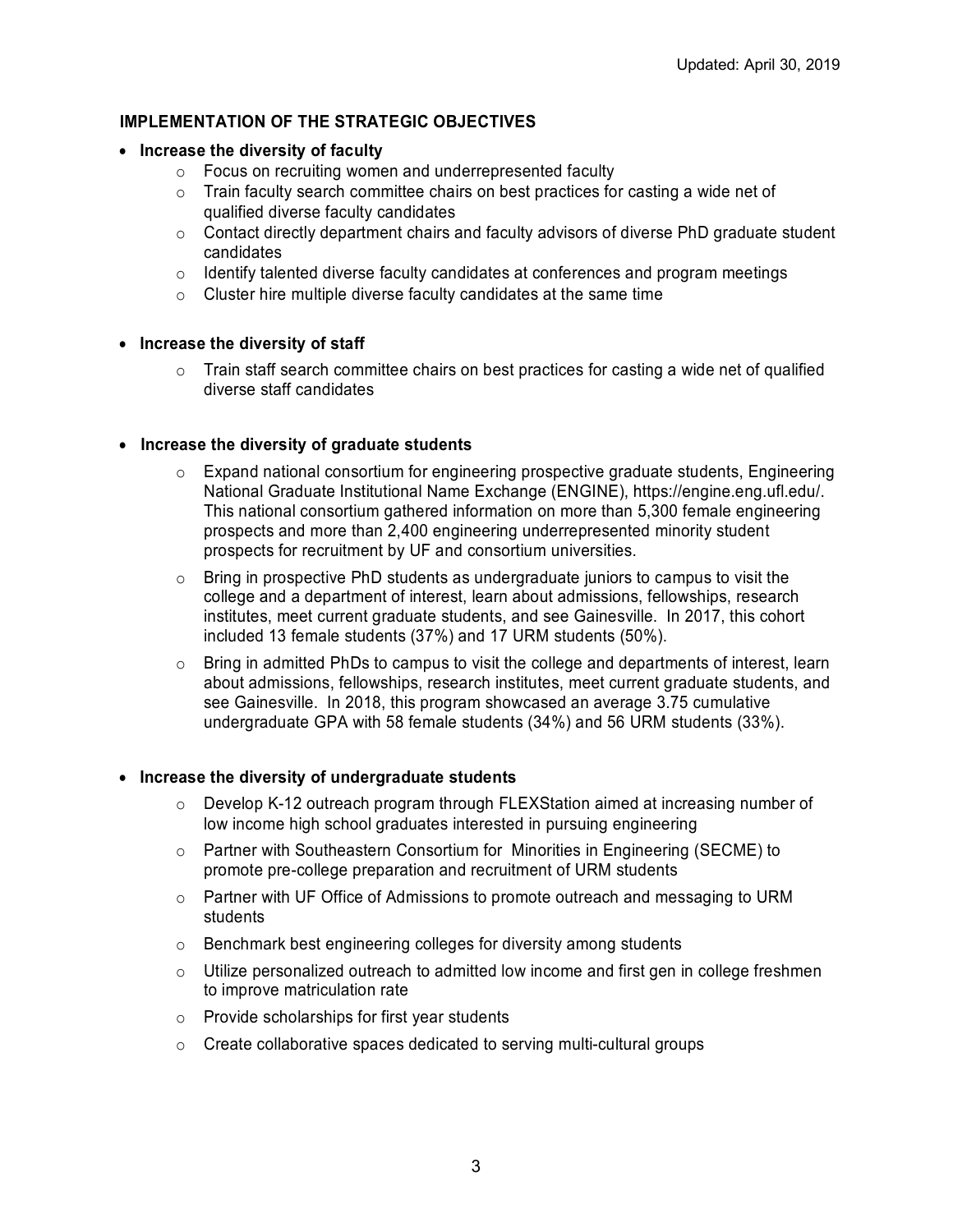#### • **Foster a culture of inclusion among the HWCOE community of faculty, staff, graduate students, and undergraduate students**

- $\circ$  Create college-wide diversity and inclusion committee that will work with college campus diversity liaisons and Chief Diversity Office to implement diversity and inclusion efforts
- o Engage industrial partners in the Industrial Advisory Boards to learn best practices from private sector employers. College diversity liaisons will oversee implementation of those identified as most impactful.
- o Diversify leadership throughout the college
- o Develop a funding plan to support implementation of the DEI Strategic Plan
- o Provide DEI training to all teaching assistants
- o Develop DEI learning modules through the Engineering Leadership Institute for inclusion in design courses (i.e. Freshman Design, Intro to Professional Development and Capstone Design courses)
- $\circ$  Provide ongoing educational opportunities for faculty, staff, and students to broaden skills in fostering inclusion
	- § Partner with National Association of Multicultural Engineering Program Advocates (NAMEPA) on hosting and planning of national conferences
- $\circ$  Create a multi-modal communication approach of diversity, equity, and inclusion efforts

#### • **Improve retention among the HWCOE community of faculty, staff, graduate students, and undergraduate students**

- $\circ$  Develop strong mentoring initiatives: faculty mentoring and student peer mentoring
- o Create academic support resources (tutoring, etc.) for students
- o Provide networking opportunities for underrepresented faculty, staff, and students
- $\circ$  Develop and expand mechanisms for rewarding individuals that demonstrate values and attributes of a Gator engineer
- o Increase summer bridge program (STEPUP) participation to 60 students
- **Increase globalization to enhance student effectiveness as world citizens**
	- o Achieve a goal of sending at least 50% of undergraduate students for an international experience
	- $\circ$  Develop 3-tiered approach to study abroad: Full semester, full summer, brief immersive (month of May or spring break)
	- $\circ$  Coordinate full semester experience with online course offerings in order to avoid extending time to graduation
	- o Raise funds to support students and staffing in study abroad programs